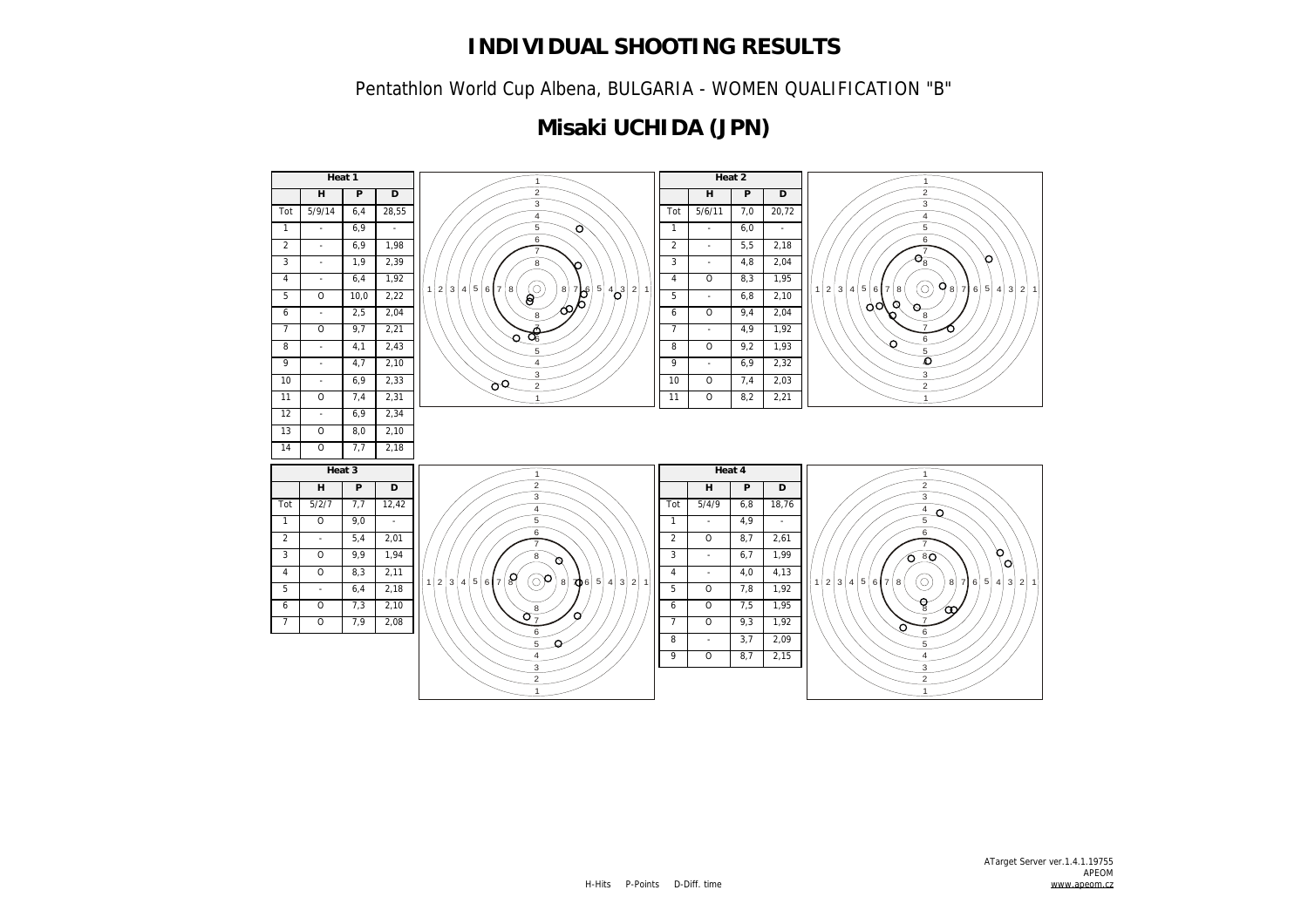Pentathlon World Cup Albena, BULGARIA - WOMEN QUALIFICATION "B"

# **Marlena JAWAID (SWE)**

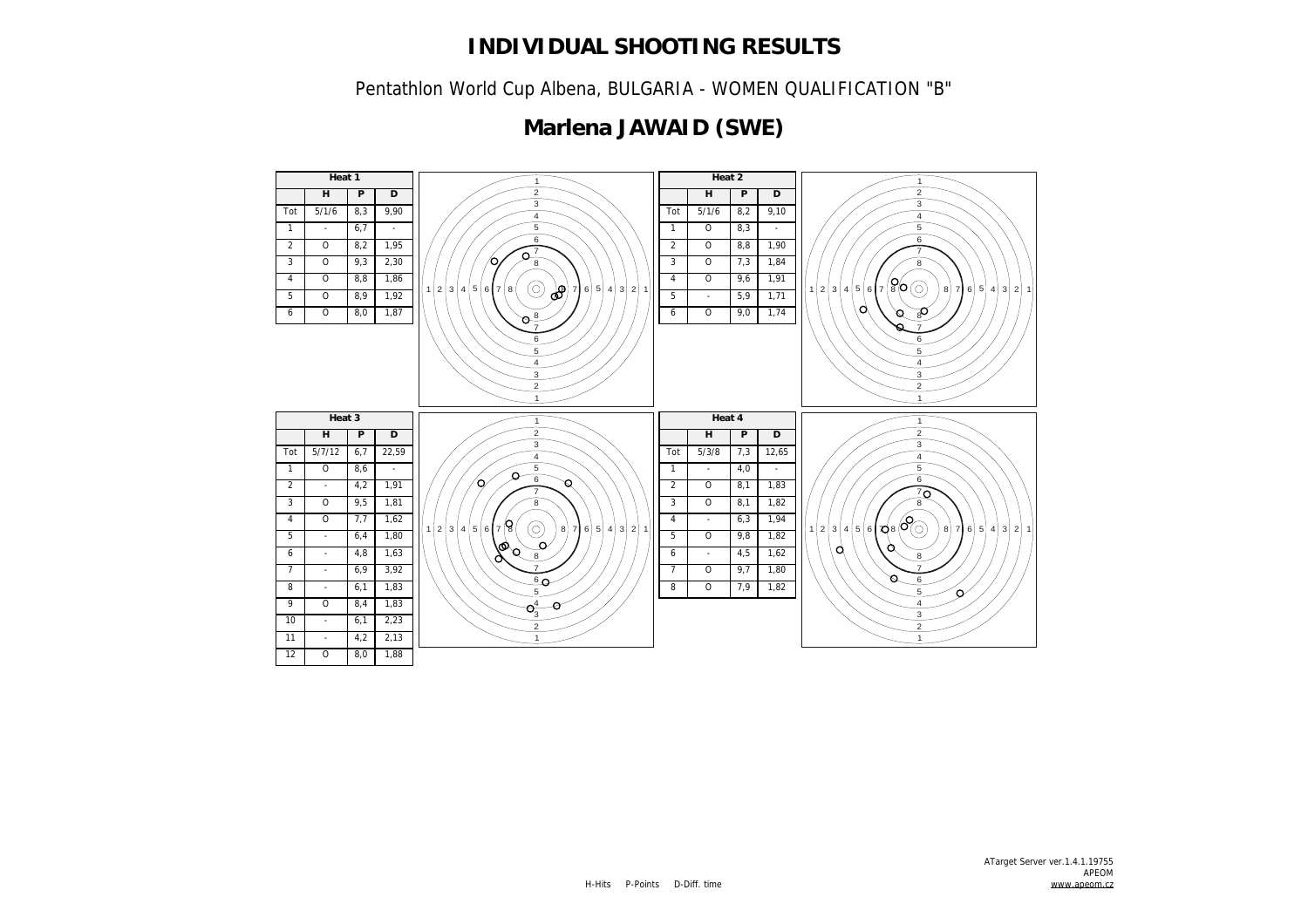Pentathlon World Cup Albena, BULGARIA - WOMEN QUALIFICATION "B"

# **Sunwoo KIM (KOR)**

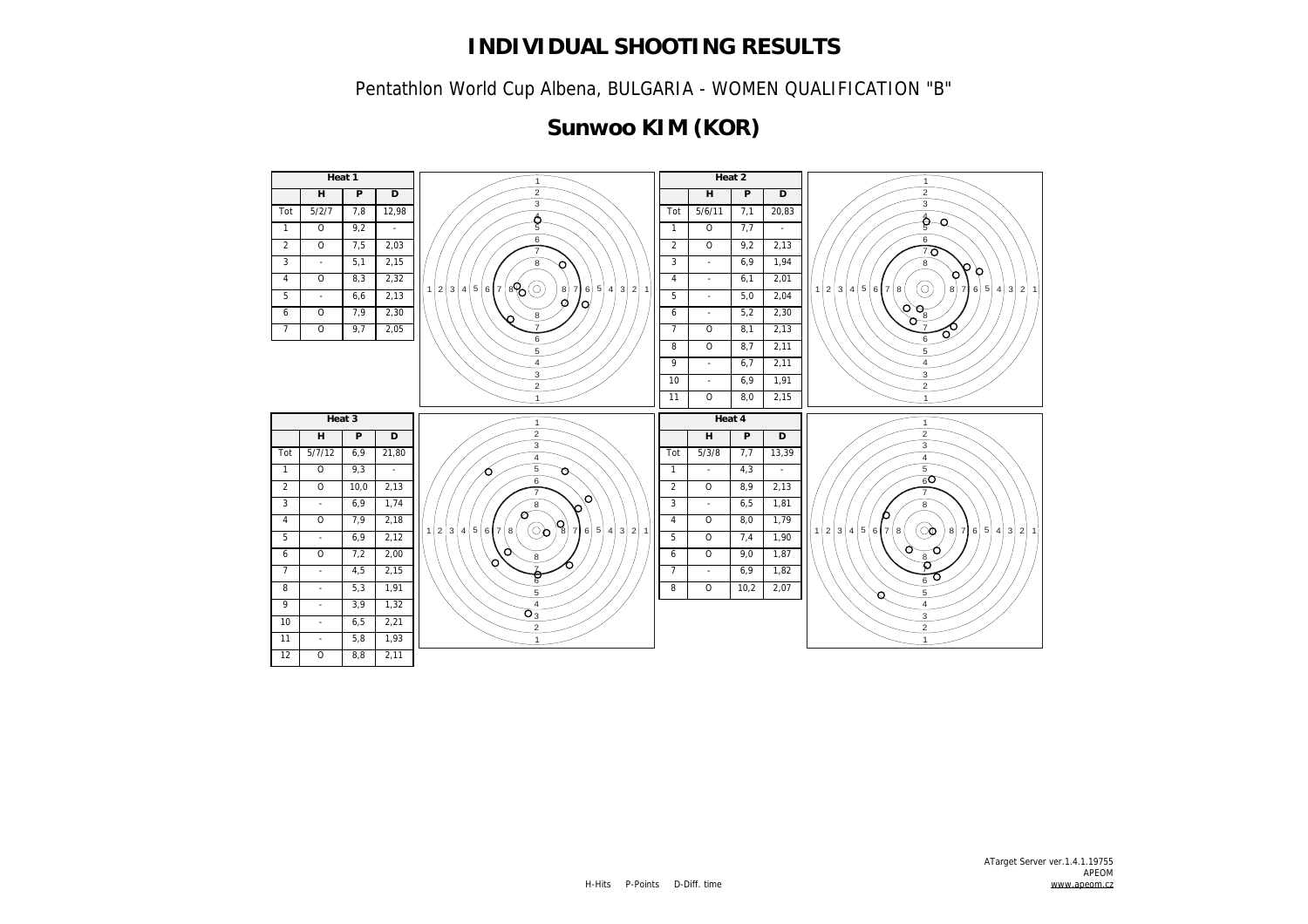Pentathlon World Cup Albena, BULGARIA - WOMEN QUALIFICATION "B"

# **Kerenza BRYSON (GBR)**

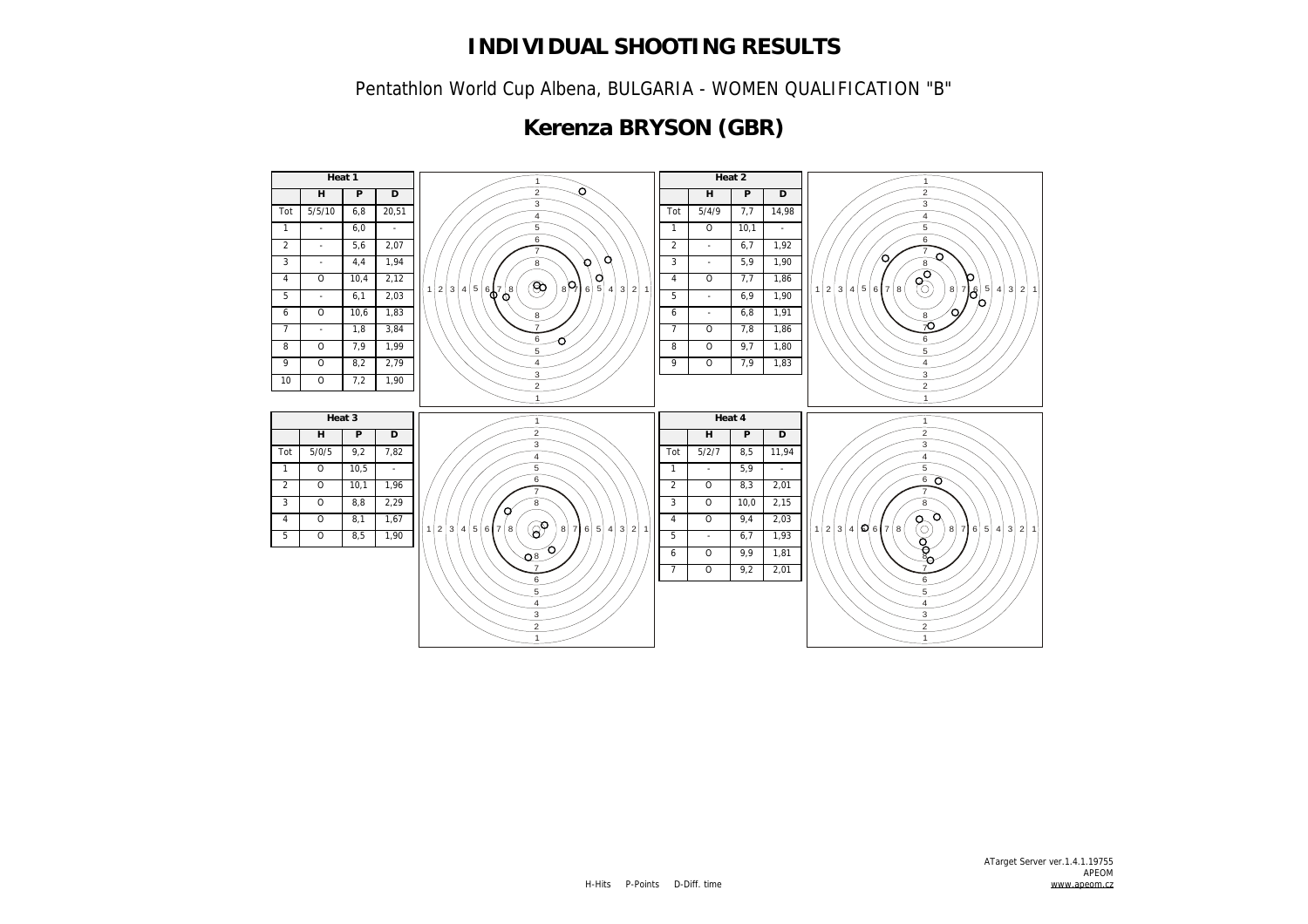Pentathlon World Cup Albena, BULGARIA - WOMEN QUALIFICATION "B"

# **Mariana ARCEO (MEX)**

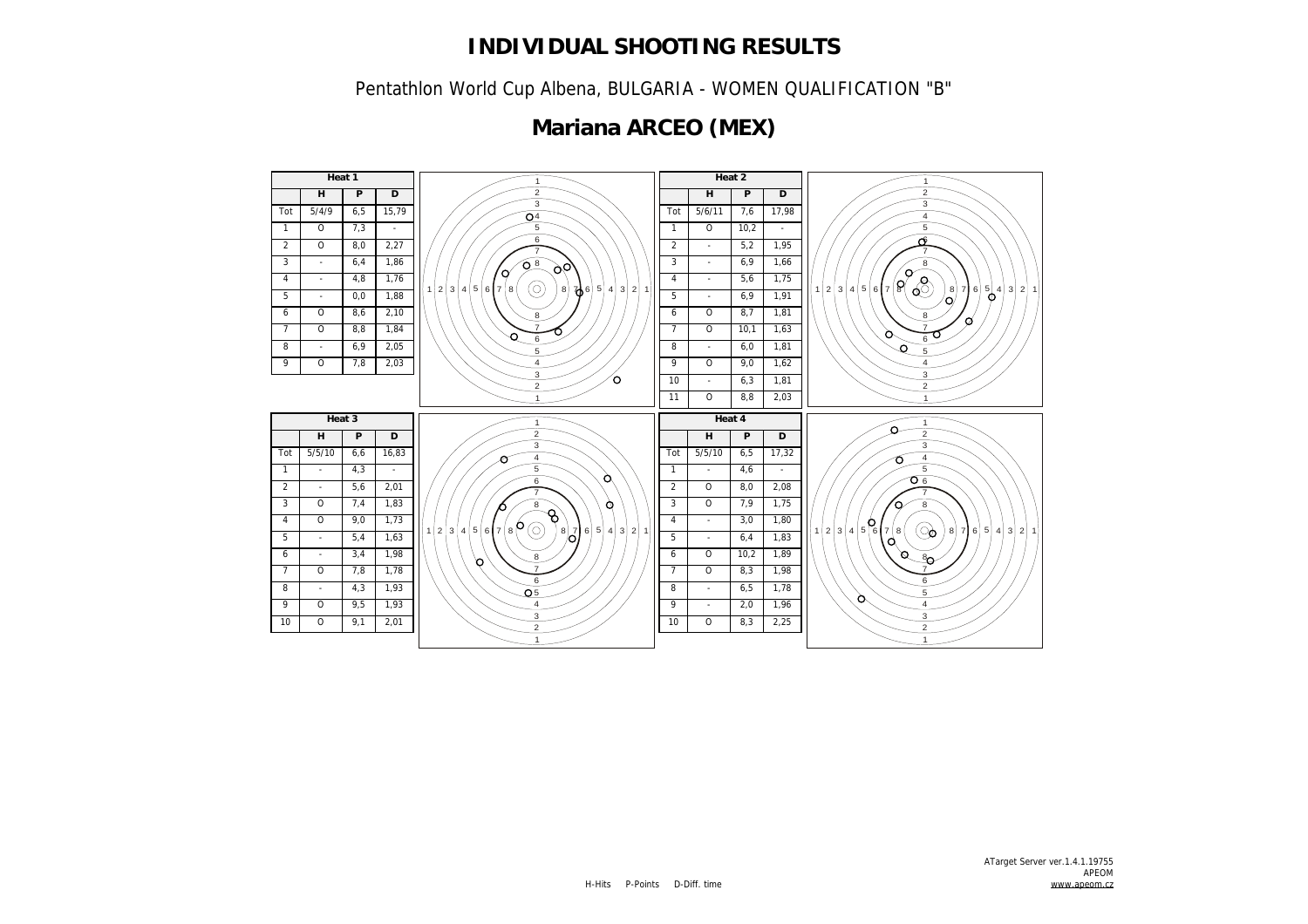Pentathlon World Cup Albena, BULGARIA - WOMEN QUALIFICATION "B"

### **Veronika NOVOTNA (CZE)**

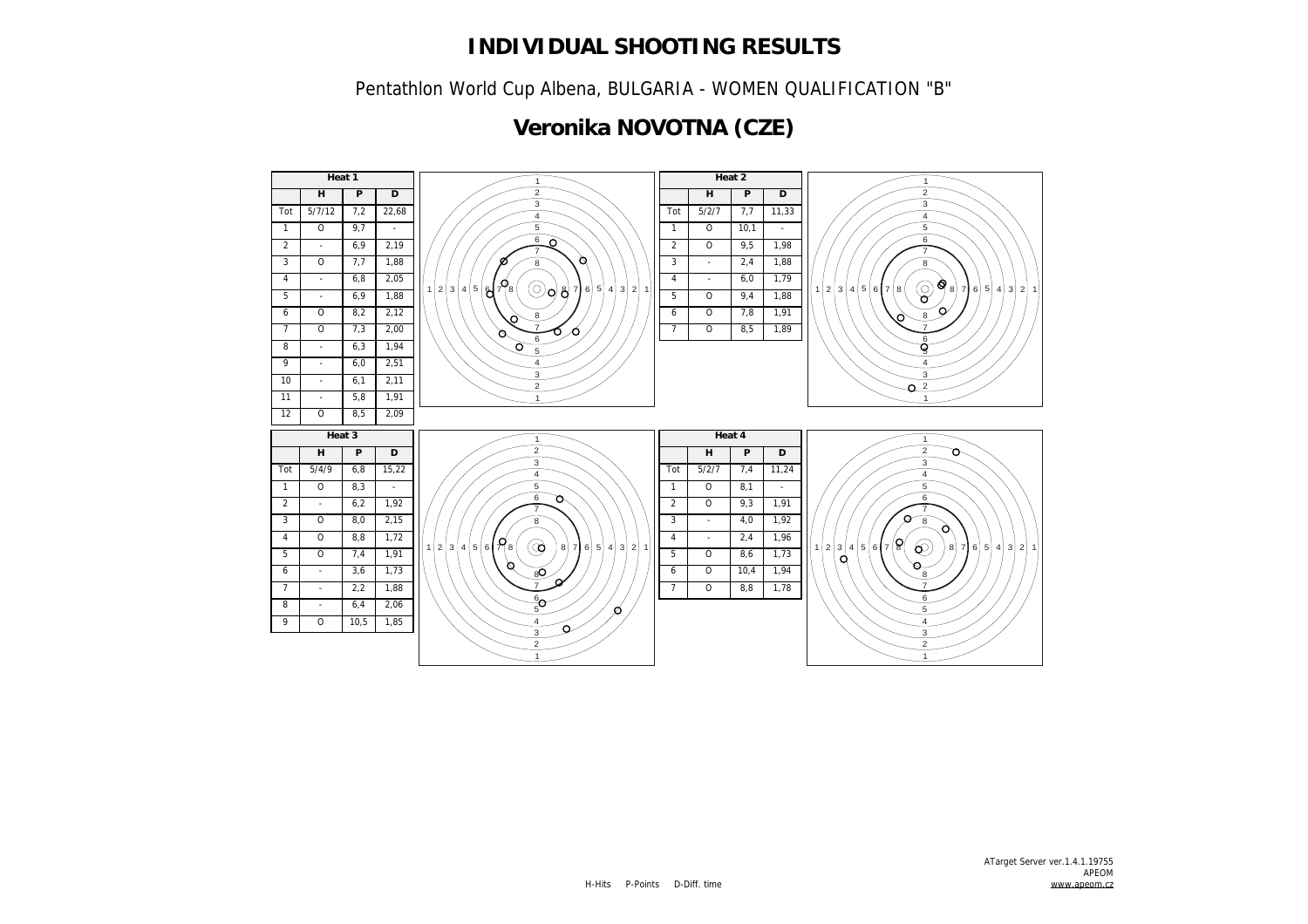Pentathlon World Cup Albena, BULGARIA - WOMEN QUALIFICATION "B"

# **Ipek AKSIN (TUR)**

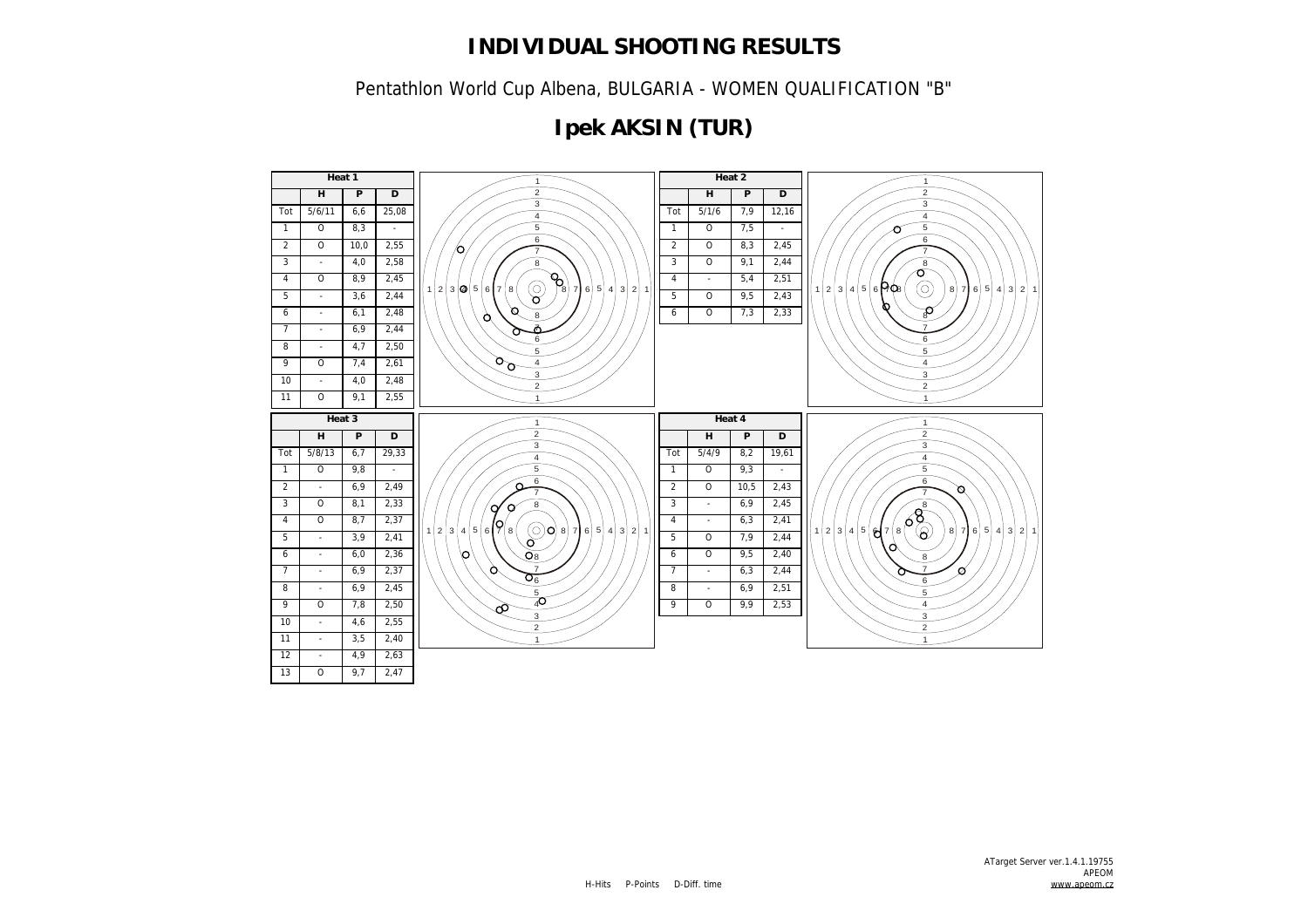Pentathlon World Cup Albena, BULGARIA - WOMEN QUALIFICATION "B"

# **Rebecca LANGREHR (GER)**

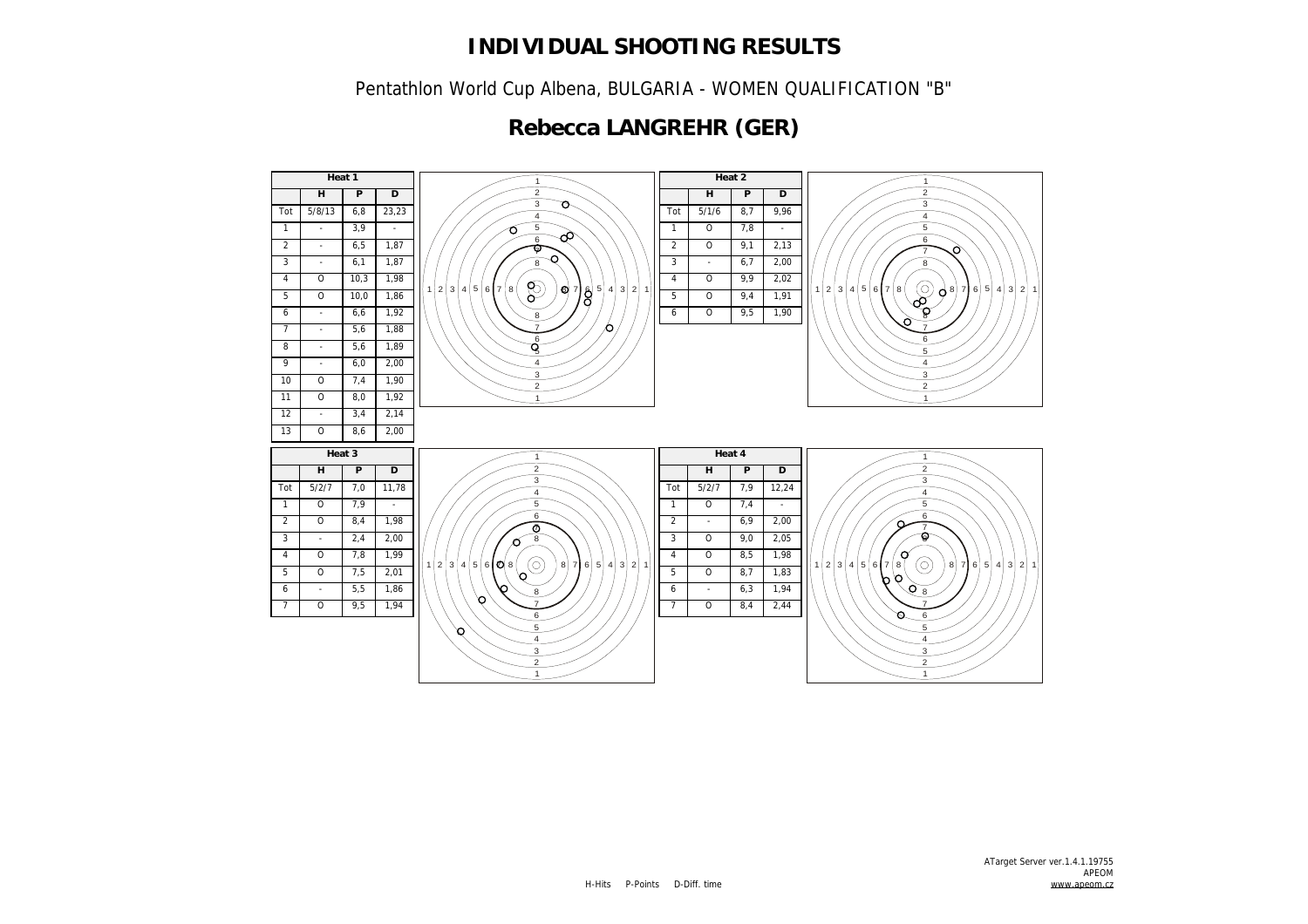Pentathlon World Cup Albena, BULGARIA - WOMEN QUALIFICATION "B"



# **Zeina AMER (EGY)**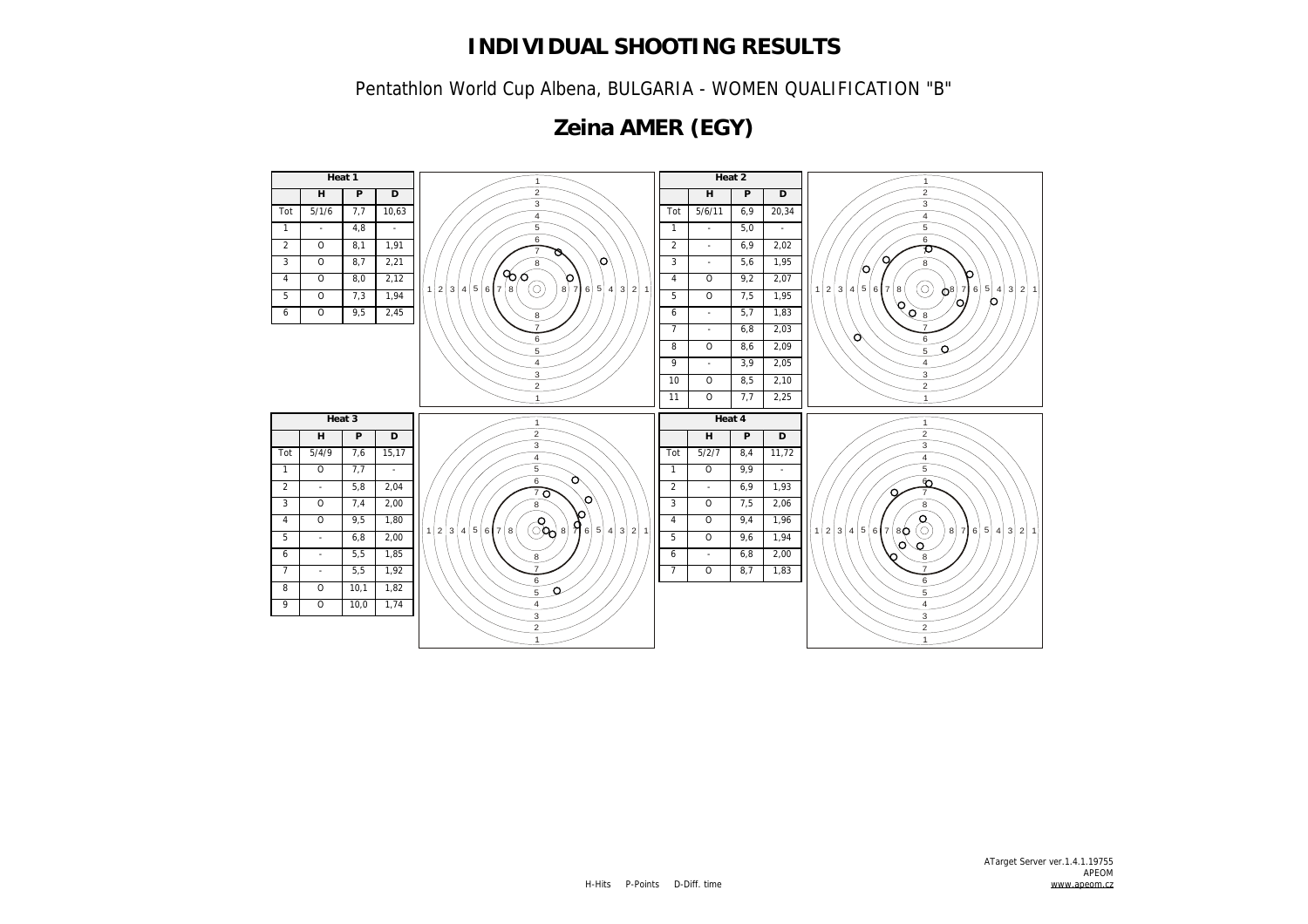Pentathlon World Cup Albena, BULGARIA - WOMEN QUALIFICATION "B"

# **Olivia GREEN (GBR)**

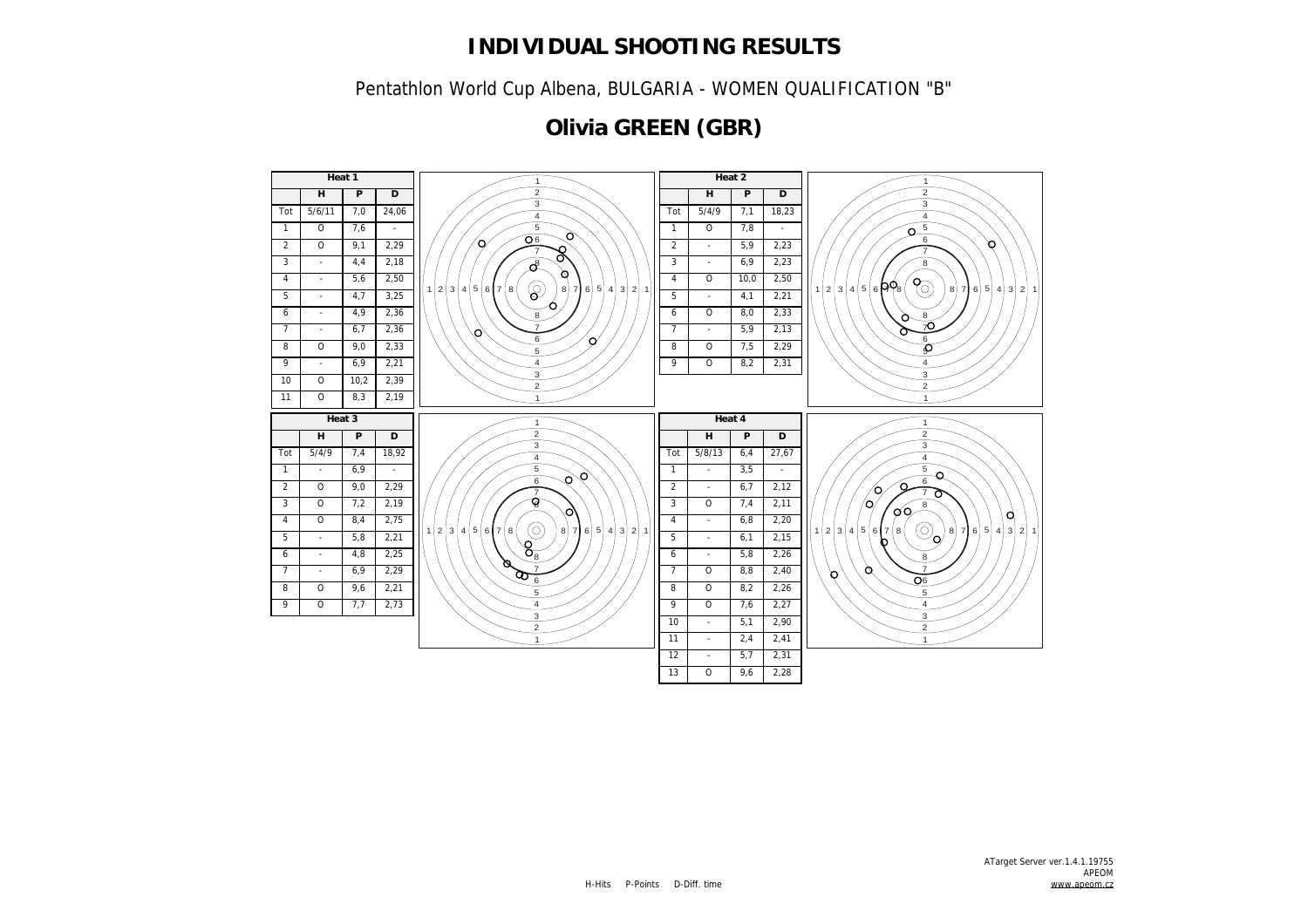Pentathlon World Cup Albena, BULGARIA - WOMEN QUALIFICATION "B"

# **Sarolta SIMON (HUN)**

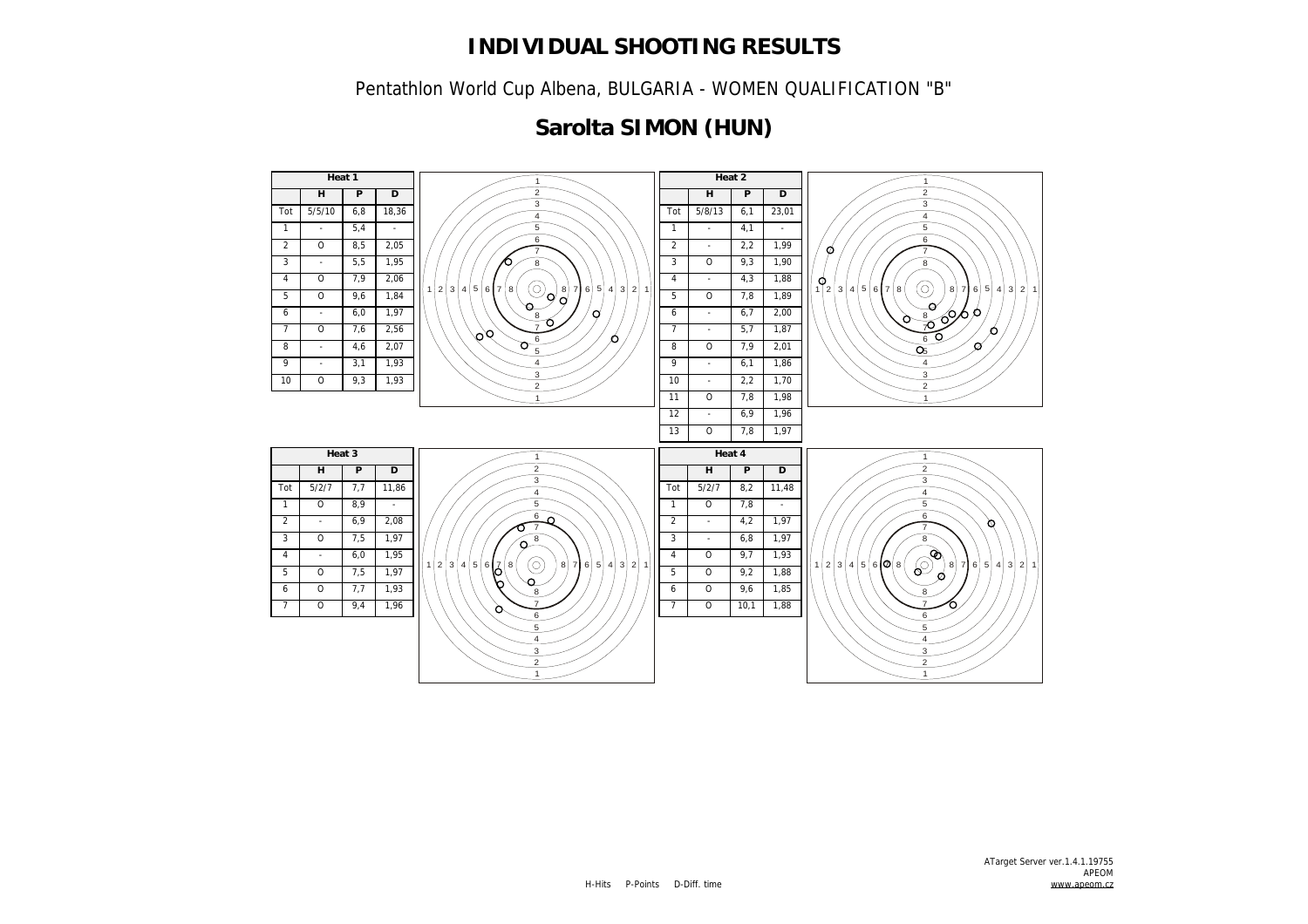Pentathlon World Cup Albena, BULGARIA - WOMEN QUALIFICATION "B"

# **Beatrice MERCURI (ITA)**

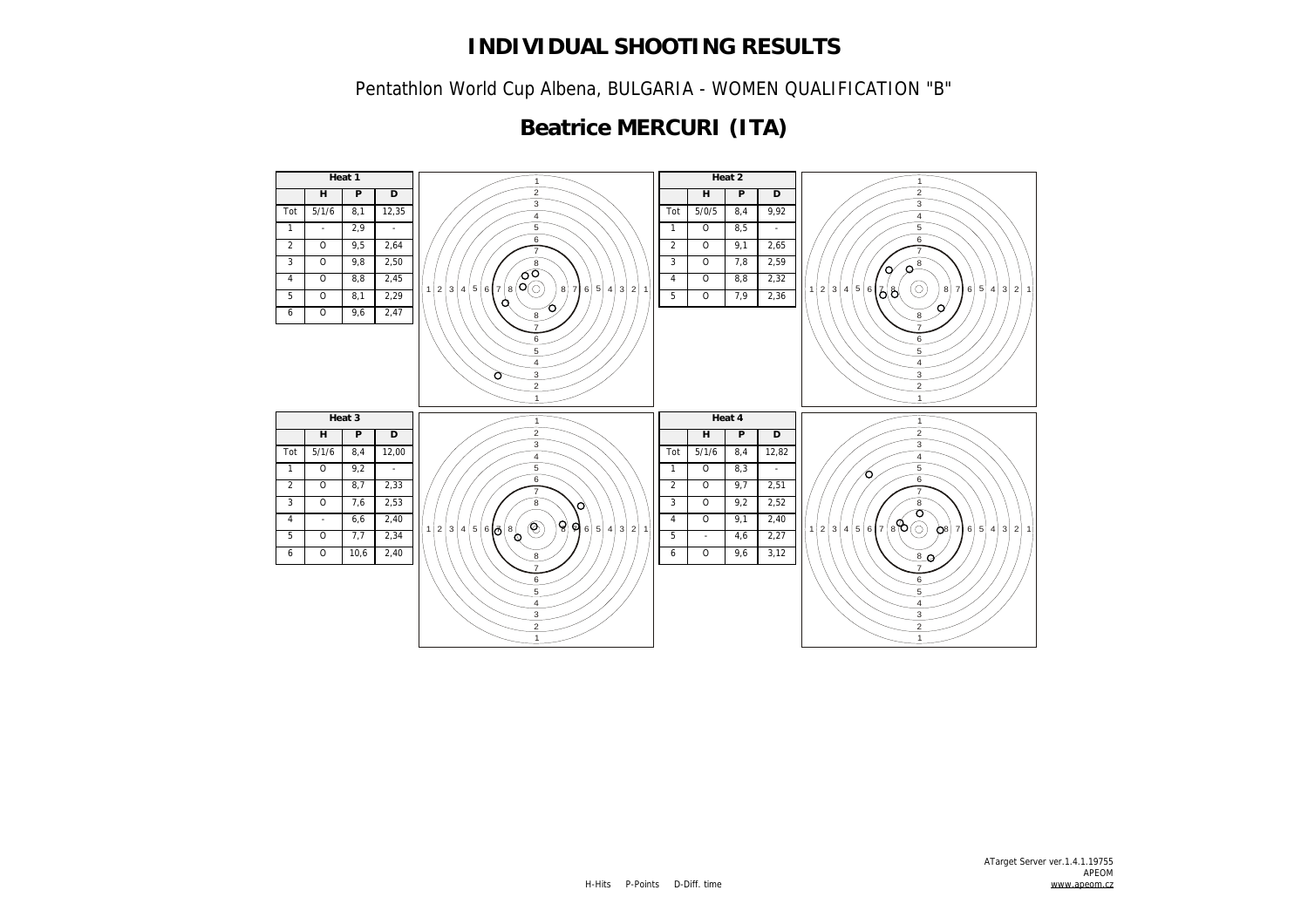Pentathlon World Cup Albena, BULGARIA - WOMEN QUALIFICATION "B"

## **Andrea MEDINA GONZALEZ (ESP)**

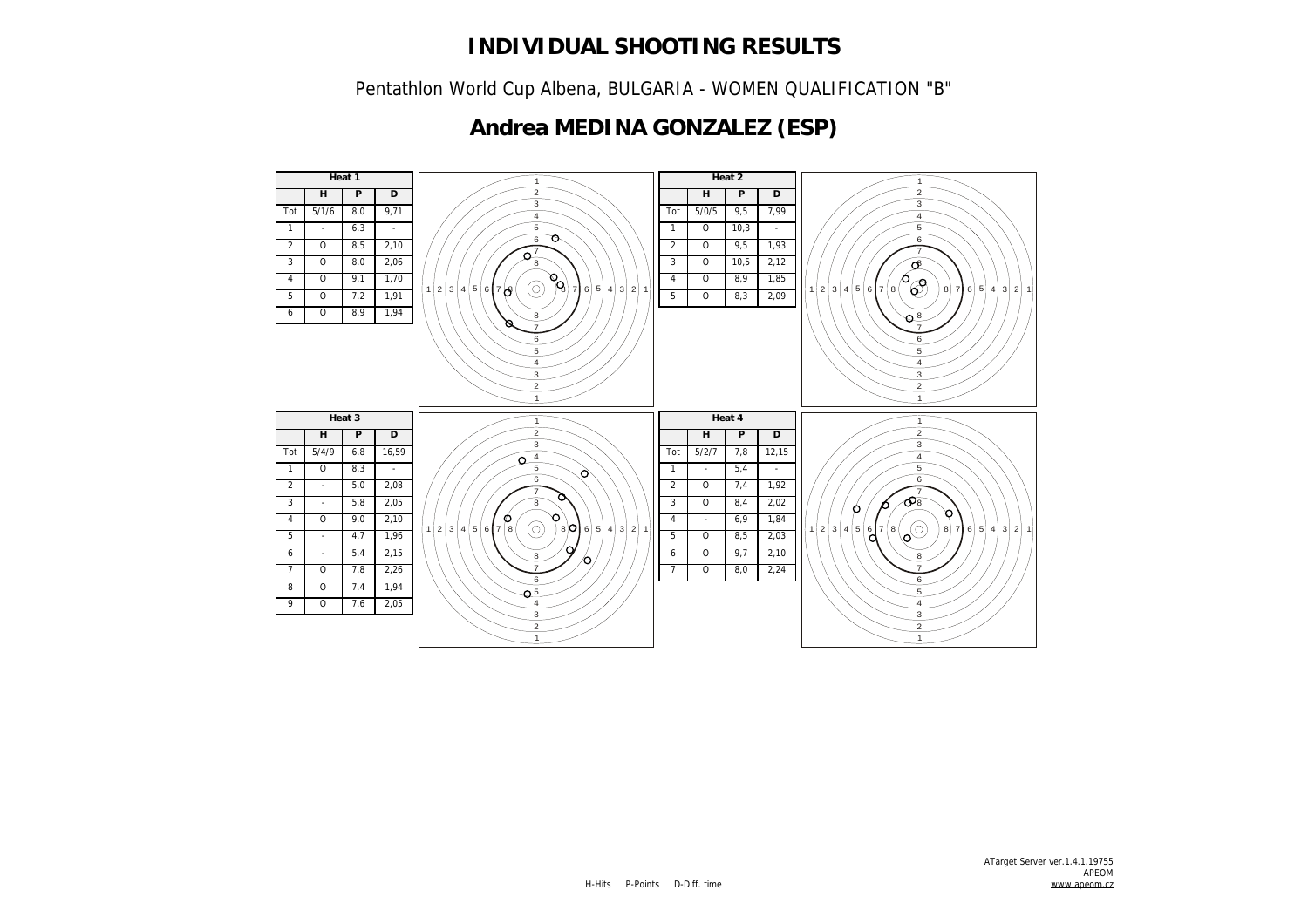Pentathlon World Cup Albena, BULGARIA - WOMEN QUALIFICATION "B"

## **Francesca TOGNETTI (ITA)**

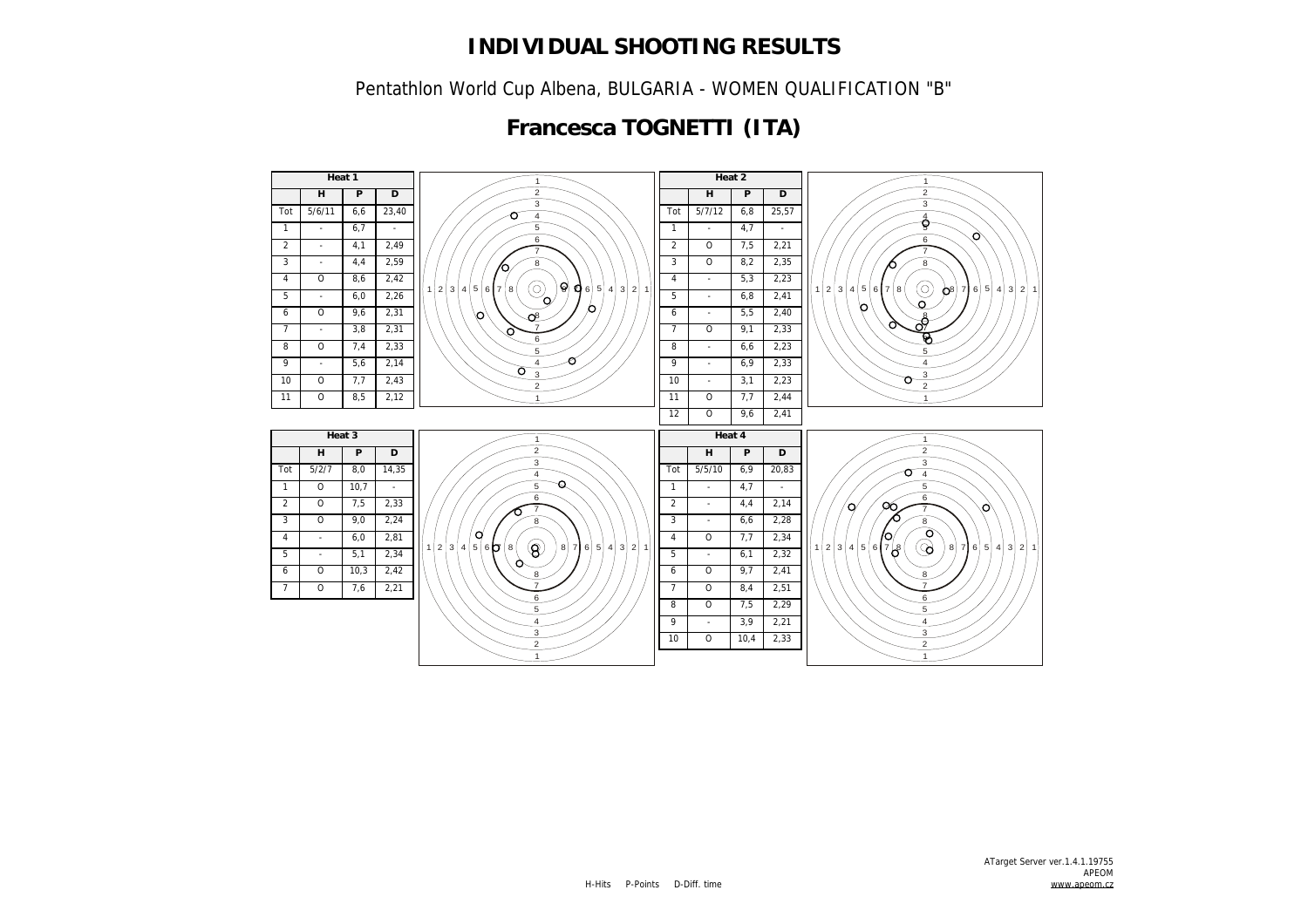Pentathlon World Cup Albena, BULGARIA - WOMEN QUALIFICATION "B"

# **Mayan OLIVER (MEX)**

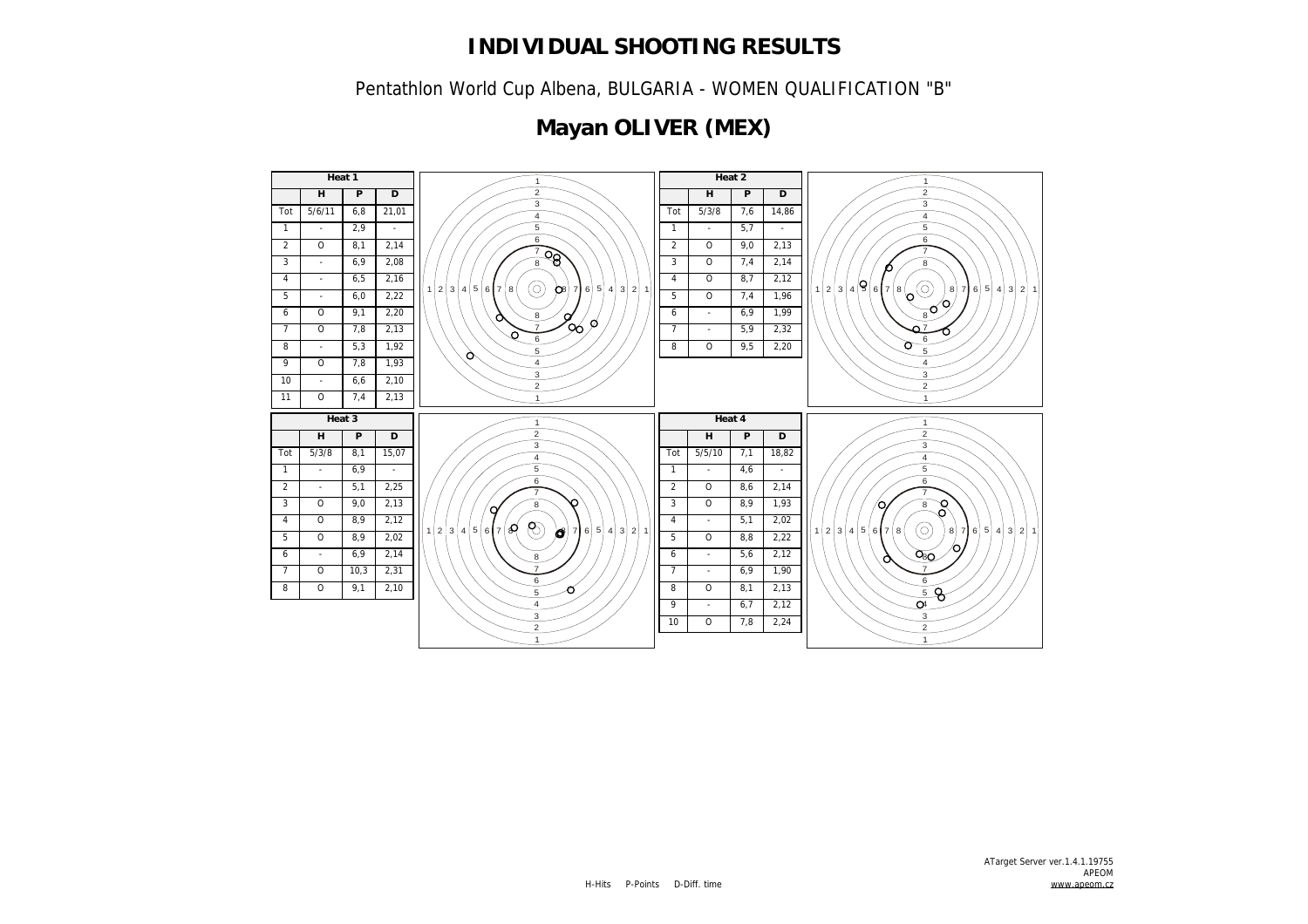Pentathlon World Cup Albena, BULGARIA - WOMEN QUALIFICATION "B"

# **Blanka GUZI (HUN)**

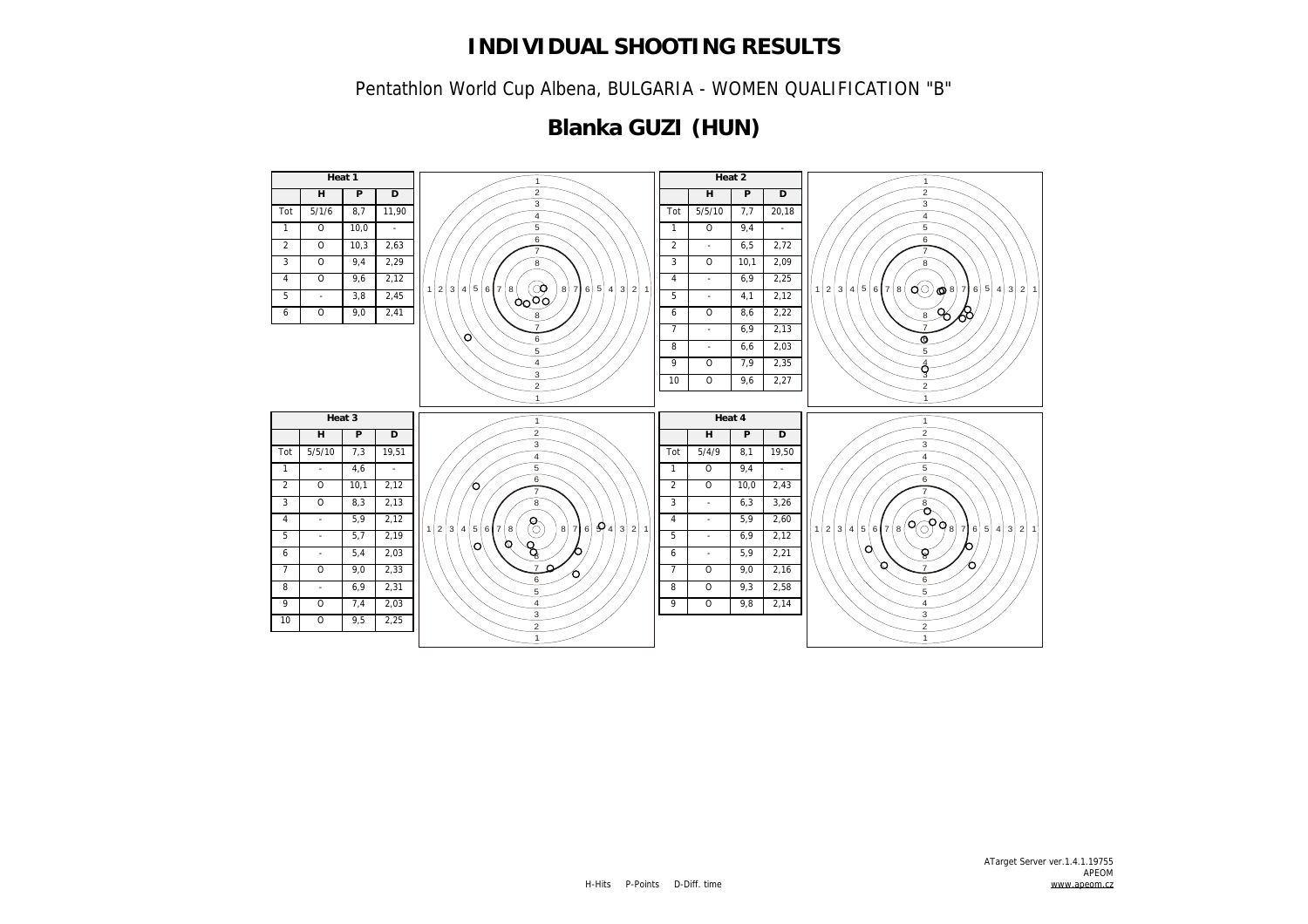Pentathlon World Cup Albena, BULGARIA - WOMEN QUALIFICATION "B"

# **Sehee KIM (KOR)**

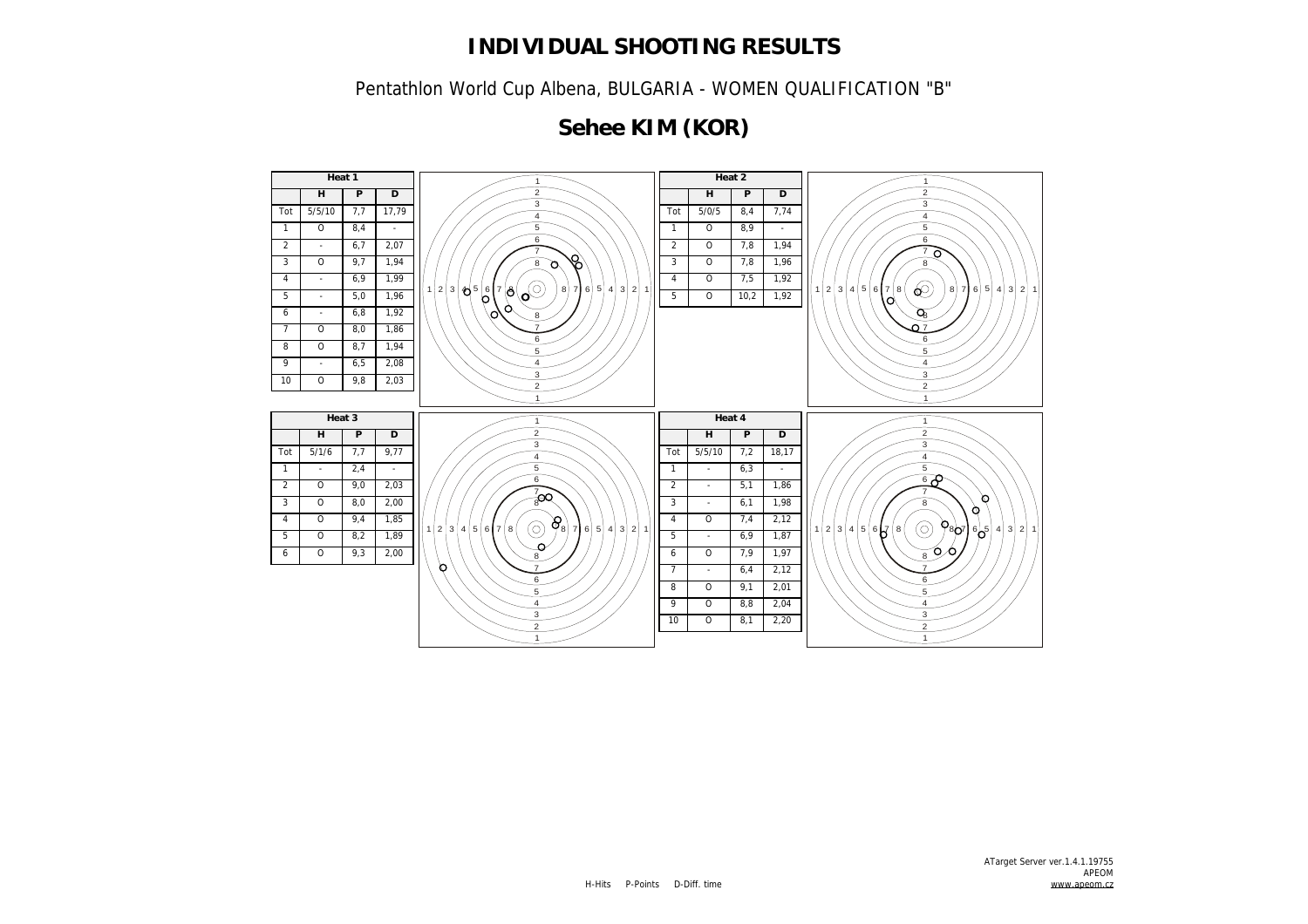Pentathlon World Cup Albena, BULGARIA - WOMEN QUALIFICATION "B"

# **Isabela ABREU (BRA)**

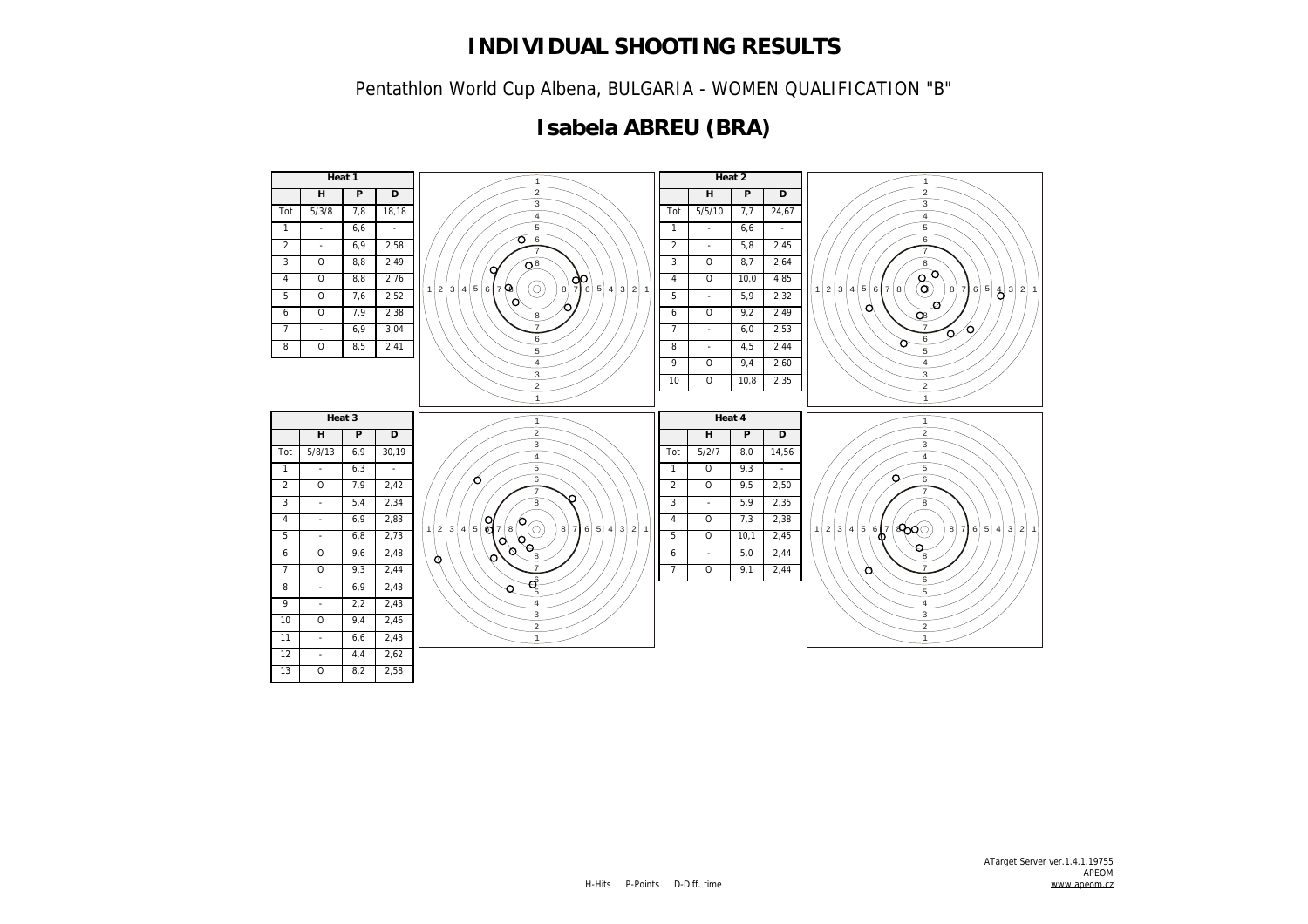Pentathlon World Cup Albena, BULGARIA - WOMEN QUALIFICATION "B"

# **Phaelen FRENCH (USA)**

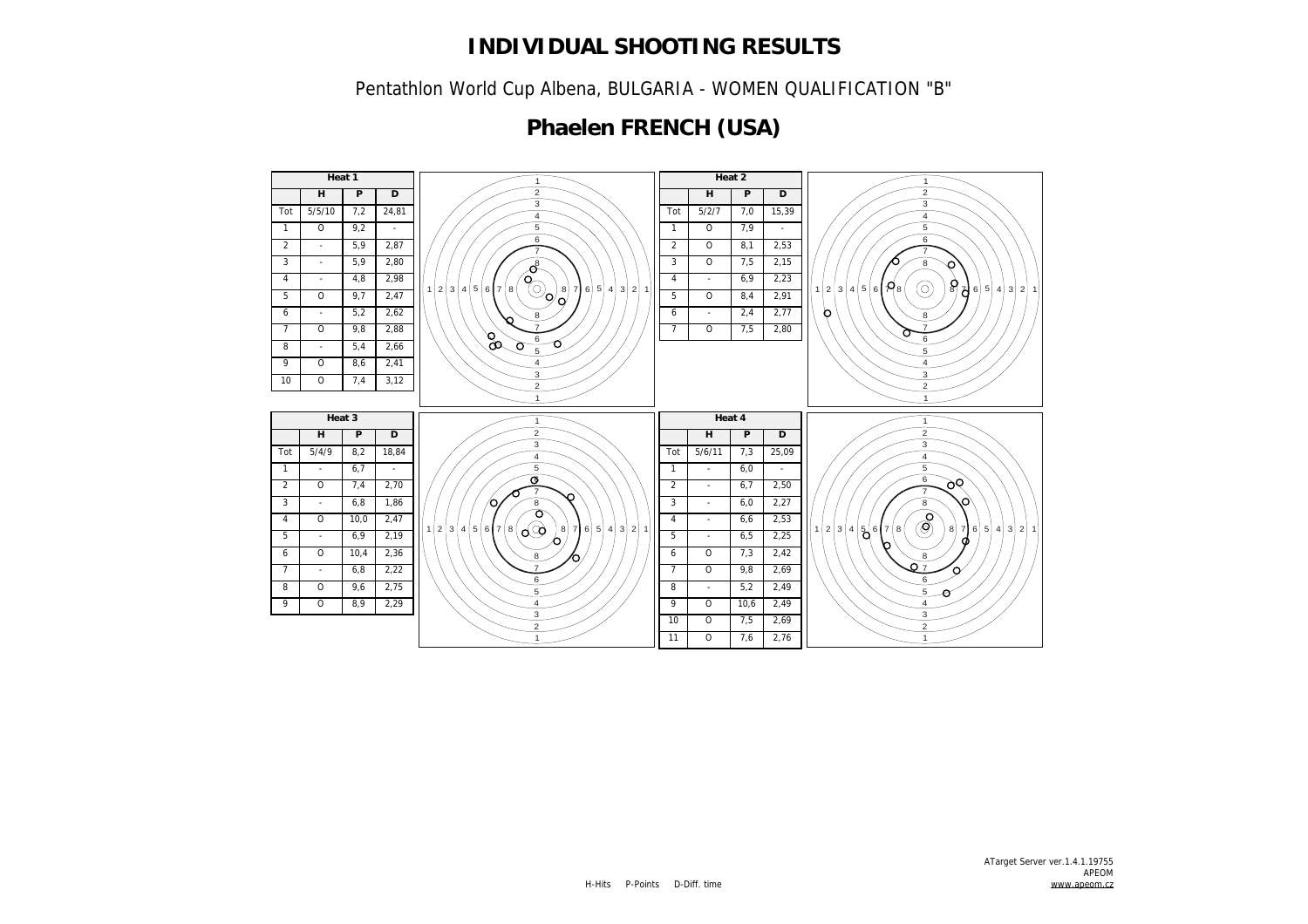Pentathlon World Cup Albena, BULGARIA - WOMEN QUALIFICATION "B"

# **Noureen ELGAMAL (EGY)**

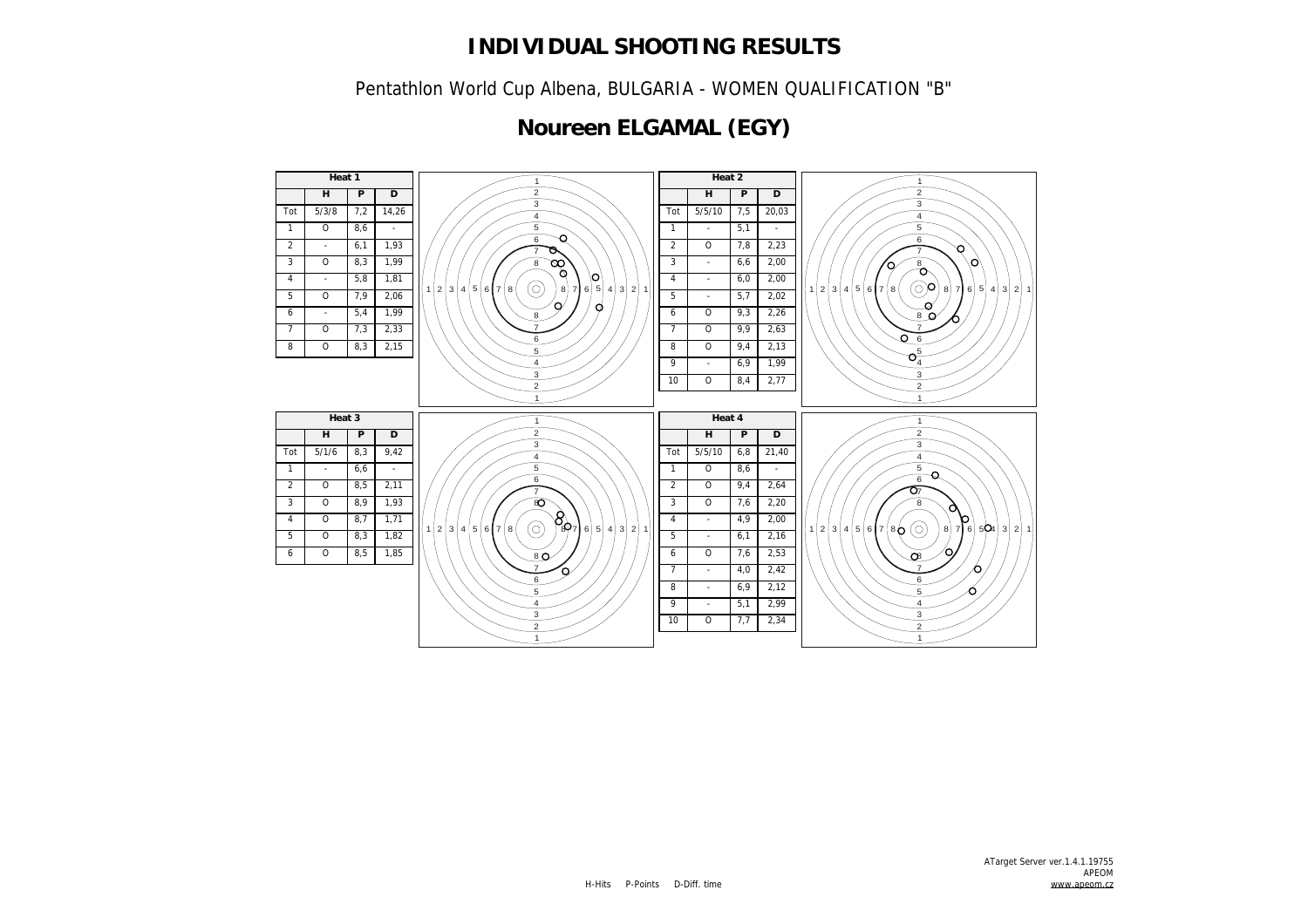Pentathlon World Cup Albena, BULGARIA - WOMEN QUALIFICATION "B"

# **Alica LICHANCOVA (SVK)**

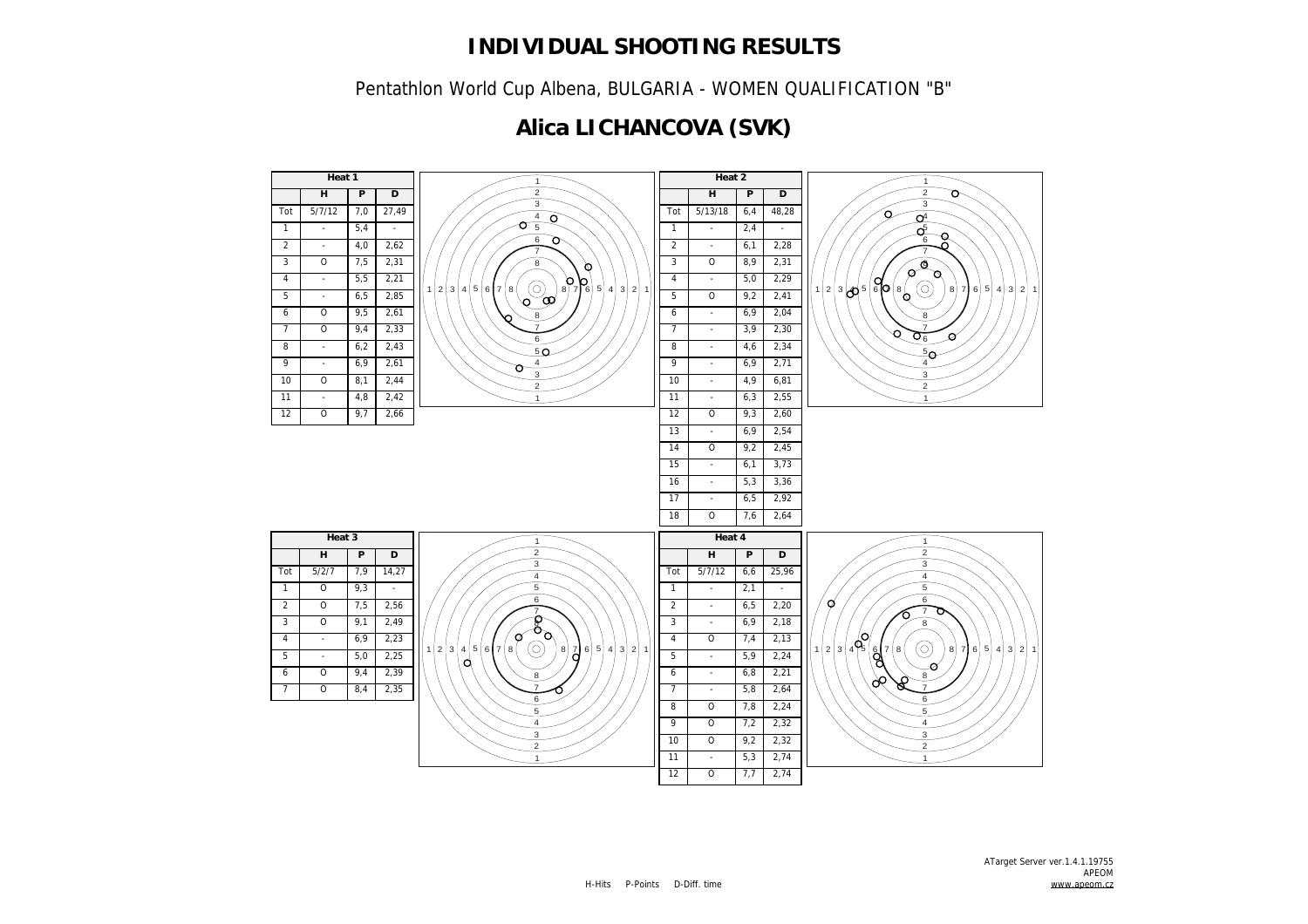Pentathlon World Cup Albena, BULGARIA - WOMEN QUALIFICATION "B"

# **Kristina DENINA (BUL)**

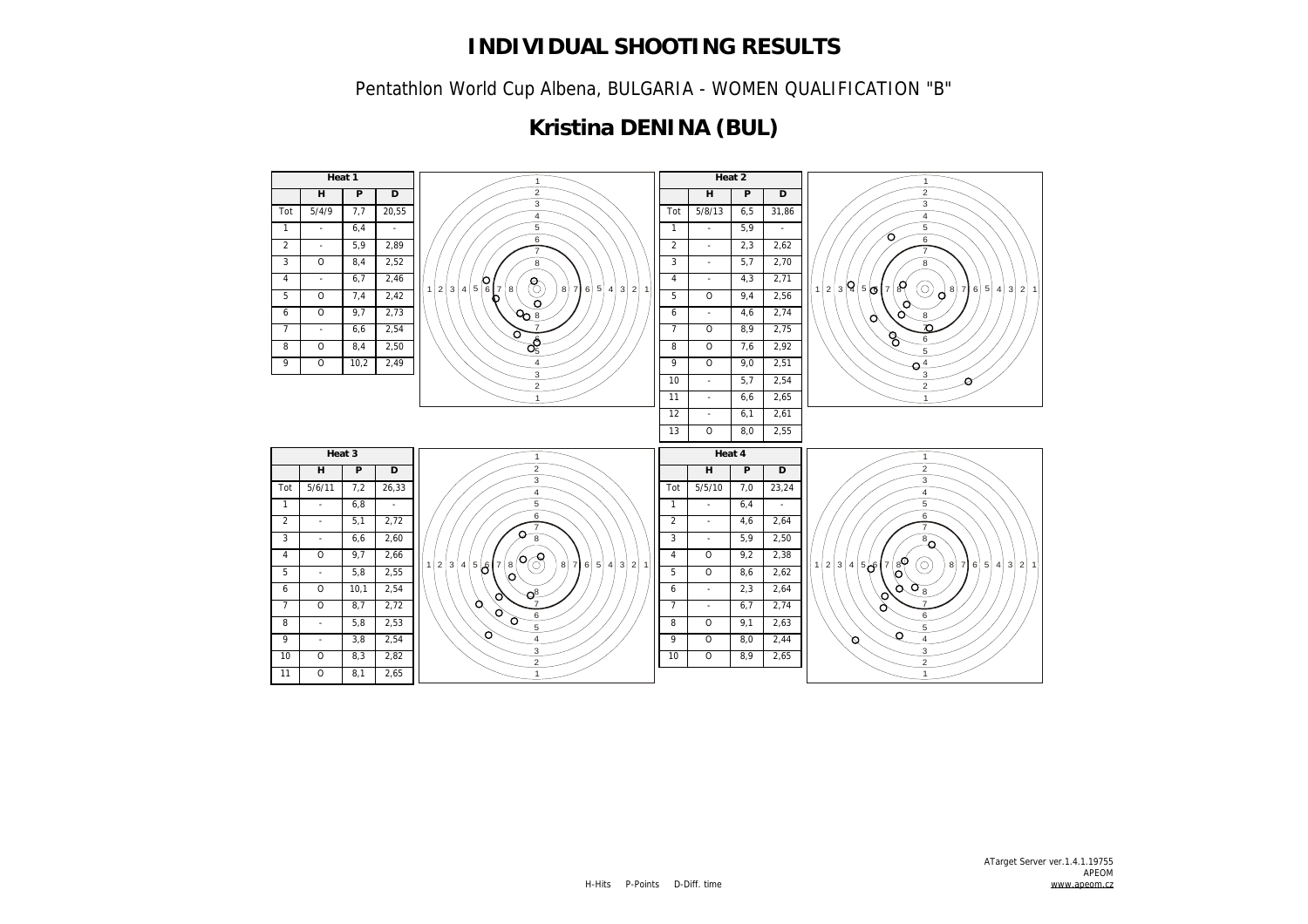Pentathlon World Cup Albena, BULGARIA - WOMEN QUALIFICATION "B"

# **Clemence REBOISSON (FRA)**